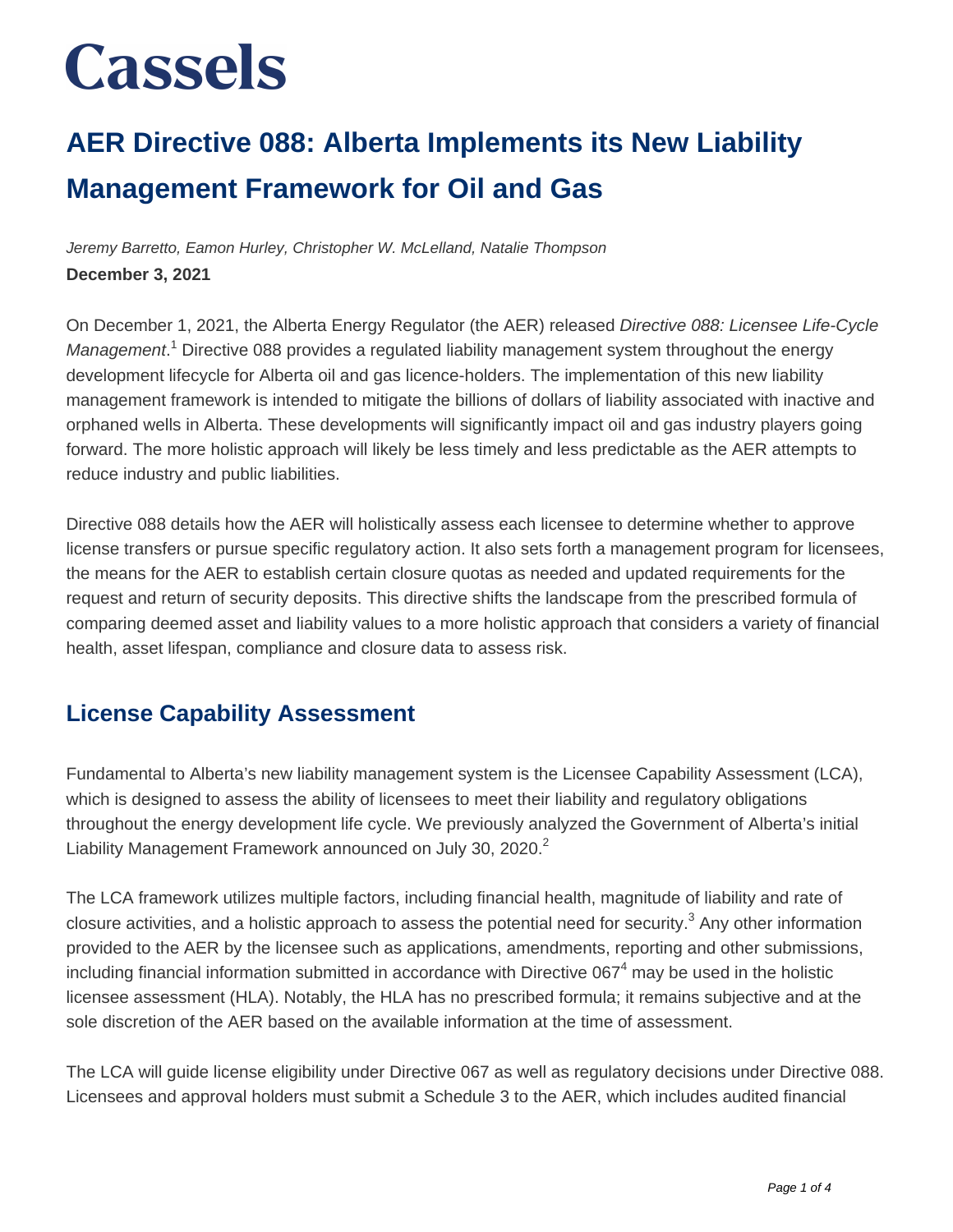statements and summaries (or to the extent audited financial statements are not available, either financial statements prepared by management or financing details for start-up companies or companies with no financial history) and a financial summary of the parent company to the extent such financial statements are consolidated. The AER may request additional information from licensees and approval holders, including reserves information, at any time.

#### **Licensee Management Program**

Through the Licensee Management Program, the AER will continually monitor licensees throughout the energy development life cycle. The LCA will assist the AER in identifying high risk licensees and the AER will take proactive action in the form of specific engagement such as education or encouragement to follow industry best practices or if necessary, specific regulatory action such as modifying licensee eligibility under Directive 067, placing restrictions on new AER applications, requiring security deposits or issuing orders.

#### **Inventory Reduction Program**

Through the Inventory Reduction Program, the AER will set mandatory annual closure spend targets of at least 4% of the estimated cost of the company's wells for each licensee in an effort to reduce licensee liability on an ongoing basis.<sup>5</sup> As we have previously written, the AER encourages licensees to use collaborative closure planning such as area-based closure to retire inactive wells, facilities and pipelines, to reduce liability in a cost-effective manner. One government-funded incentive that licensees can take advantage of is the Site Rehabilitation Program which provides grants to oil field service contractors to conduct well, pipeline, facility and oil and gas site reclamation and closure.<sup>6</sup> The Site Rehabilitation Program accesses up to \$1 billion for eligible abandonment and reclamation projects from the federal government's COVID-19 Economic Response Plan.<sup>7</sup>

#### **License Transfers**

A license transfer application (LTA) may be submitted by the transferor, the transferee or any consultant or agent working on behalf of either party. The parties must provide the AER with current information regarding each working interest participant including the full legal name, contact information and percentage working interest for every well and facility included in the application. Any LTA will trigger an immediate HLA of both the transferor and transferee. The AER will conduct the HLA and either approve, approve with conditions or deny the LTA. No estimated timeline is provided for the completion of this process and the AER will not provide preliminary determinations of expected security requirements or LTA approvals. If not efficiently managed by the AER, the requirement for a holistic licensee assessment for each licence transfer application could result in more uncertainty and delay for purchase and sale agreements requiring the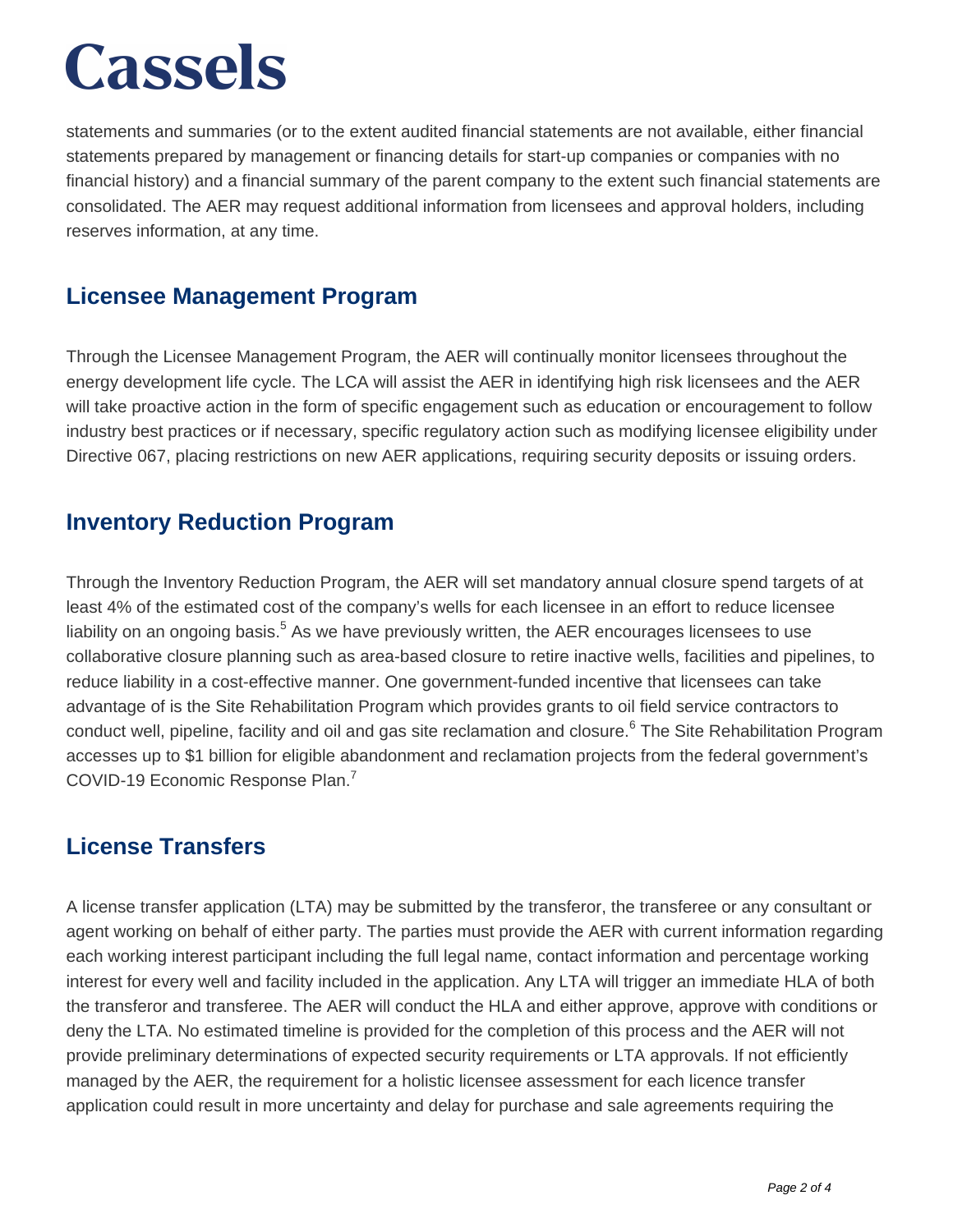transfer of AER licences.

The AER will consider the LTA in its entirety and may reject LTAs that do not include licenses that have received reclamation certification or are abandoned and classified as "reclamation exempt" but should be transferred as part of the license transfer package. This is in contrast to the prior system where reclamation exempt licenses could not be transferred; as part of Directive 088, such licenses must be transferred. AER licenses that are classified as Issued, Amended, Discontinued, Suspension, Abandoned, RecCertified or RecExempt are all eligible to be transferred. Cancelled or Re-entered licenses are not eligible for transfer.

#### **Security Deposits**

Under Directive 088, the AER has more discretion with respect to requiring security deposits than under the previous framework where security deposits were based on a ratio of deemed assets to liabilities of the transferor and transferee. In assessing whether a security deposit is owing as a condition to LTA approval or as part of the Inventory Reduction Program, the AER will consider the HLA, whether the licensee poses an unreasonable risk pursuant to Section 4.5 of Directive 067 or any other factor the AER considers appropriate, consistent with the broad and subjective powers of the AER to reject an LTA or require a deposit.

The maximum amount of security that can be requested is the amount of the licensee's total liabilities, including the cost of care, custody, ending operations and abandonment and reclamation of the sites. If a security deposit is not received by the specified due date, the LTA will be rejected and the file closed. The more onerous security deposit requirements will impose additional timing and transactional risk factors that parties will need to consider.

#### **Implications for the Oil and Gas Industry**

These developments will significantly impact oil and gas industry players going forward. The primary concerns that we would note are the lack of prescription and indicative timelines. Over time, a preferred form of HLA may evolve but the lack of same may in practice be advantageous to applicants by affording flexibility to shape assessment submissions most favorably for each circumstance. Time will tell.

A lack of certainty as to timing is an issue which always vexes industry (and its financial partners). It is crucial for industry that the AER endeavours to process LTAs in a fashion that ensures discharge of its regulatory and stakeholder responsibilities but also respects the inherent timing issues associated with transfers of licensees. Strategic, timing, and other considerations necessarily associated with applications can be discussed with legal counsel to optimally position your organization to best navigate the new liability management framework.